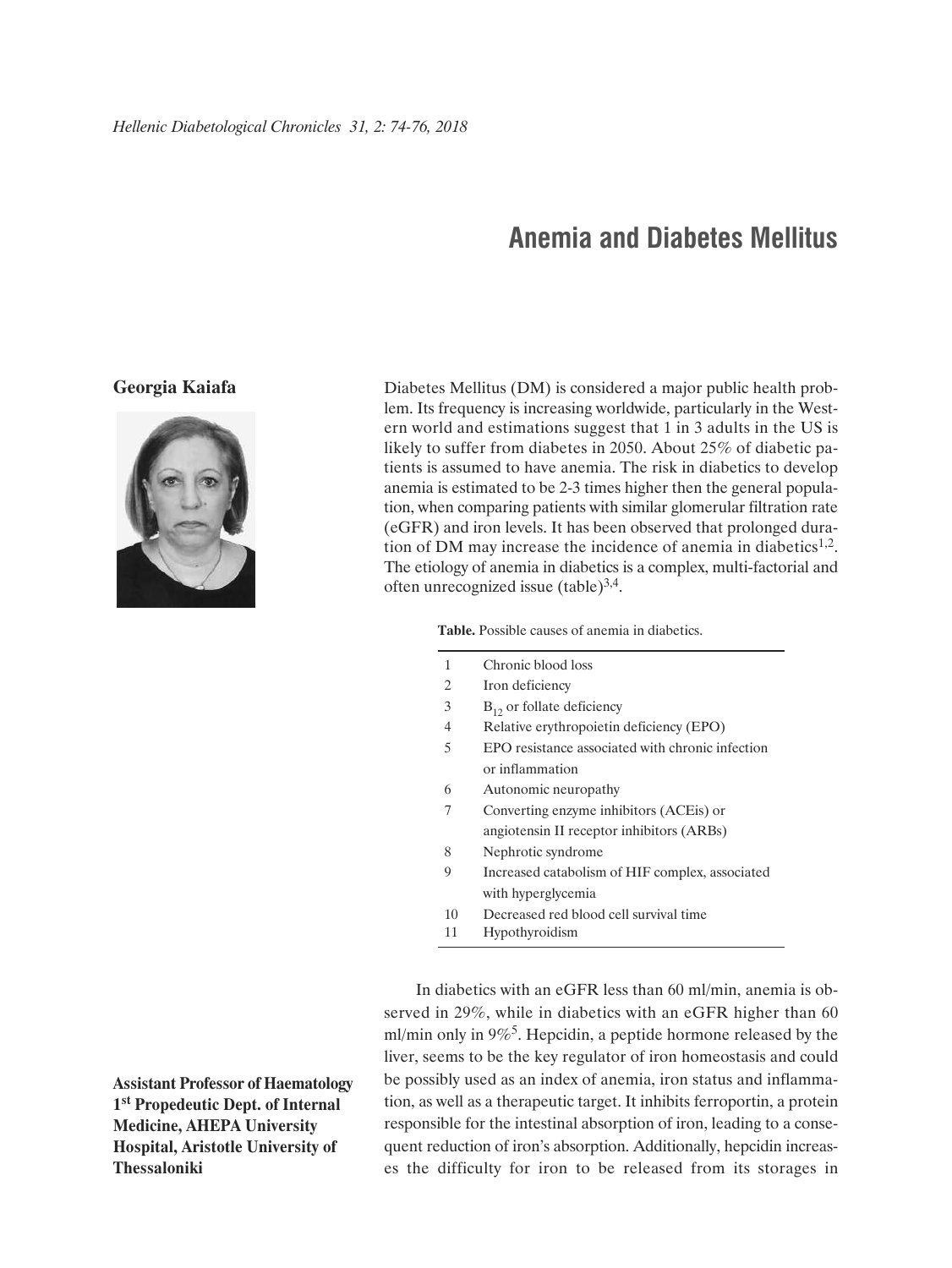macrophages and hepatocytes (leading to functional iron deficiency). In CKD ―due to decreased clearance of hepcidin through kidneys― its levels are increased and this partly explains the iron deficiency in diabetic patients with  $CKD<sup>6</sup>$ . In addition the effect of antidiabetic drugs on circulating hepcidin has not been explored so far; it is only established that metformin treatment is not associated with reductions in hepcidin, but hypocaloric diet could be involved in it<sup>7</sup>.

Glycosylated hemoglobin ( $HbA_1C$ ), which is an irreversible nonenzymatic process that depends on the glucose concentration in red blood cells, is used as an important diagnostic index to assess glycemia and has low intraindividual variability. The association between anemia and concentrations of  $HbA_1C$ has received limited attention.  $HbA_1C$  constitutes the measurement of the non-enzymatic glycosylation of the beta-chain of the Hb molecule, whose levels are affected by a variety of genetic, hematologic and disease-related factors. The most important factors are coexistence of hemoglobinopathies, coexistence of various anemias and disorders related to acceleration of the regeneration rate of the red blood cells. Every situation that contributes to increased erythrocyte turnover (anemia of chronic disease, hemolytic anemias, anemia after acute blood loss), results in falsely low  $HbA_1C^8$ .

In contrast, iron deficiency anemia may lead to a false increase in HbA1C, causing changes to the shape of Hb molecule promoting glycation of the terminal valine or by lowering the erythrocyte turn over, thus allowing more time for glycation of  $Hb^{9,10}$ . The haematologic status should therefore always be taken into account for a correct interpretation of the HbA1C result. According to the guidelines of the National Academy of Clinical Biochemistry, it is recommended for all samples of HbA1C to be remeasured by the laboratory, when values lower than the reference interval  $(< 4\%)$  are detected. Should they be confirmed, the clinician is adviced to check for a variation of the patients Hb (hemoglobinopathy) or an indication of increased red cell destruction<sup>11,12</sup>. It should be strongly noted that  $HbA1C$ should only be used for glycemia assessment in the absence of anemia. The recurrent measurement of Hb, iron, and HbA1C is vital to correctly assess the glycemia status in order to avoid misclassification between diabetes and prediabetes. People with anemia who appear on the border of the diagnostic threshold of diabetes may require the use of another diagnostic method, such as fructosamine or glycated albumin (excluding situations where protein metabolism is amended)<sup>12</sup>. Furthermore, red blood cell transfusion can complicate the interpretation of HbA1c values in diabetic patients, because it introduces haemoglobin molecules exposed to glucose concentrations that may have been different from the glucose concentrations in the diabetic transfusion recipient<sup>13</sup>. The ADA recommendation is to measure HbA1c in all hospitalized diabetic patients who have not had an HbA1c measurement taken within the previous 60 days, and the American Joint Commission has adopted this recommendation as a standard for inpatient diabetes care $^{14}$ .

Treatment of anemia in DM lacks clear targets and specific therapy is not well defined. Recent studies on the correction of anemia in diabetic patients (ACORD, CREATE, CHOIR, TREAT), in contrast to the clinical practice so far, showed that therapeutic interventions concerning anemia with EPO administration or intravenous iron, should be attempted at an early stage of DM and not only at the CKD phase<sup>15-18</sup>. However, both erythropoietin analogs (epoetin-A and darbepoetin) and iron are not without side effects. At high doses, EPO is implicated in hypertension, thrombotic and cardiovascular events and in inducing the growth of various neoplasms. Hypertension occurs 2-16 weeks after starting treatment and does not depend on the Ht increase, but on the increase of intracellular calcium, which both inhibit the vasodilating action of nitric oxide (NO) and cause direct vasoconstriction in arterioles. EPO effect on hemostasis is mediated by a quantitative increase and consequent improvement of platelet function, in addition to a reduction in proteins C and  $S^{19}$ . Moreover, iron administered in a high dosage may cause hemosiderosis and increase the sensitivity of the body to infections $20$ . Target hemoglobin concentration is now lower and a trial of iron therapy alone is advised before decision for EPO administration, which is recommended in diabetic anemic patients, only when CKD coexists, in order to achieve Hb levels between 10,0- 12,0 g/dl, but not higher. Of course, the benefit from the early treatment of anemia in diabetics should be considered versus the cost of the treatment for the patient and the health system<sup>21</sup>.